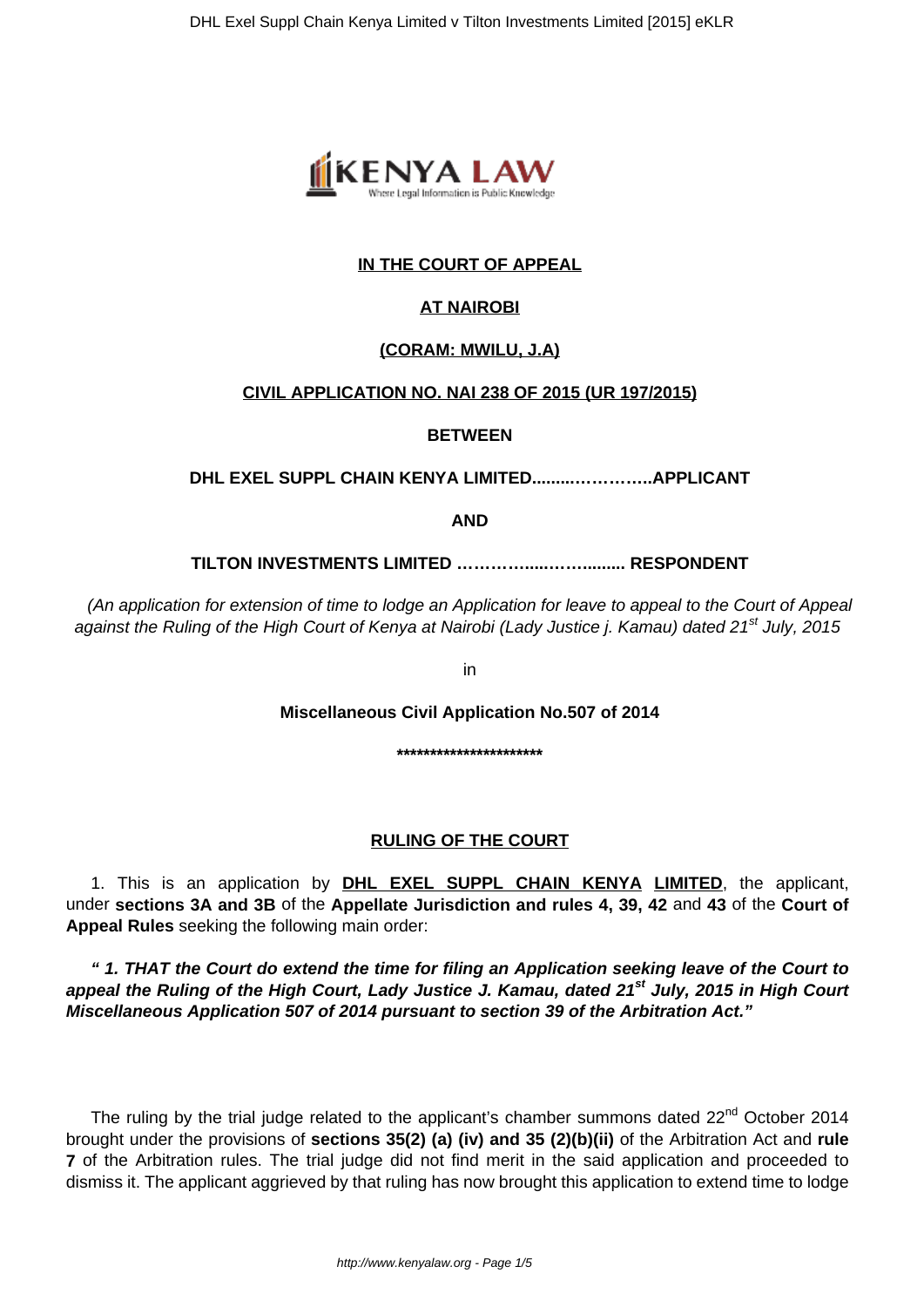an application for leave to appeal.

2. The Applicant seeks to invoke the provisions of **section 39(3) (b)** of the Arbitration Act and seek this Court's leave to appeal that ruling on the ground that a point of law of general importance is involved whose determination will substantially affect the rights of the parties. The point of law intended to be raised is, inter alia, that the arbitral award contains decisions on matters beyond the scope of the reference to arbitration contrary to **section 35(2) (iv)** of the Arbitration Act, the arbitrator went outside the contractual documents and the applicable contract law and failed to appreciate that the parties were bound by their contractual terms and the arbitral award is against the public policy of Kenya. The applicant further contends that the arbitrator awarded both prayers that had been sought in the alternative.

3. The applicant concedes that the application for leave should have been filed within fourteen days in accordance with **rule 39** of this court's rules and adduces the following reasons, also set out in **paragraph 11** of the supporting affidavit by **Benedict Clay,** to explain the delay in filing the said application seeking leave to appeal:

**" a) It took a while i.e. 11 days before the applicant obtained a signed copy of the ruling of the High Court as the same was said to be undergoing corrections after it was read in court,**

- **b. The delay was further occasioned in** (sic) **the consultations between the applicant's representatives on the way forward.**
- **c. the advocates received confirmation to file the application after the time limited for filing the application had lapsed."**

The applicant had nevertheless filed the notice of appeal within prescribed time and argues that the delay was not inordinate and the respondent will not suffer prejudice which cannot be compensated by an award of costs. This position was further captured in the supporting affidavit of **Benedict Clay**, the applicant's Managing Director.

4. The application is opposed through a replying affidavit sworn on 2nd October 2015 by **John Muguiyi**, the respondent's managing director. The respondent contends that no appeal of any kind may be entertained by this court arising from a ruling of the High Court on any matter pertaining to arbitral award. In addition, the respondent argues that no point of law of general importance can arise for ventilation before this court as what was before the Arbitrator was a contractual dispute. The respondent believes that the application is misguided as it is yet another unjustified attempt by the applicant to deny the respondent the fruits of its arbitral award. The respondent further believes that the reasons furnished for lateness in filing the instant application are mere excuses of an indolent litigant keen to deny the respondent its legitimate rights of enjoying the fruits of its award and that the application should be dismissed with costs.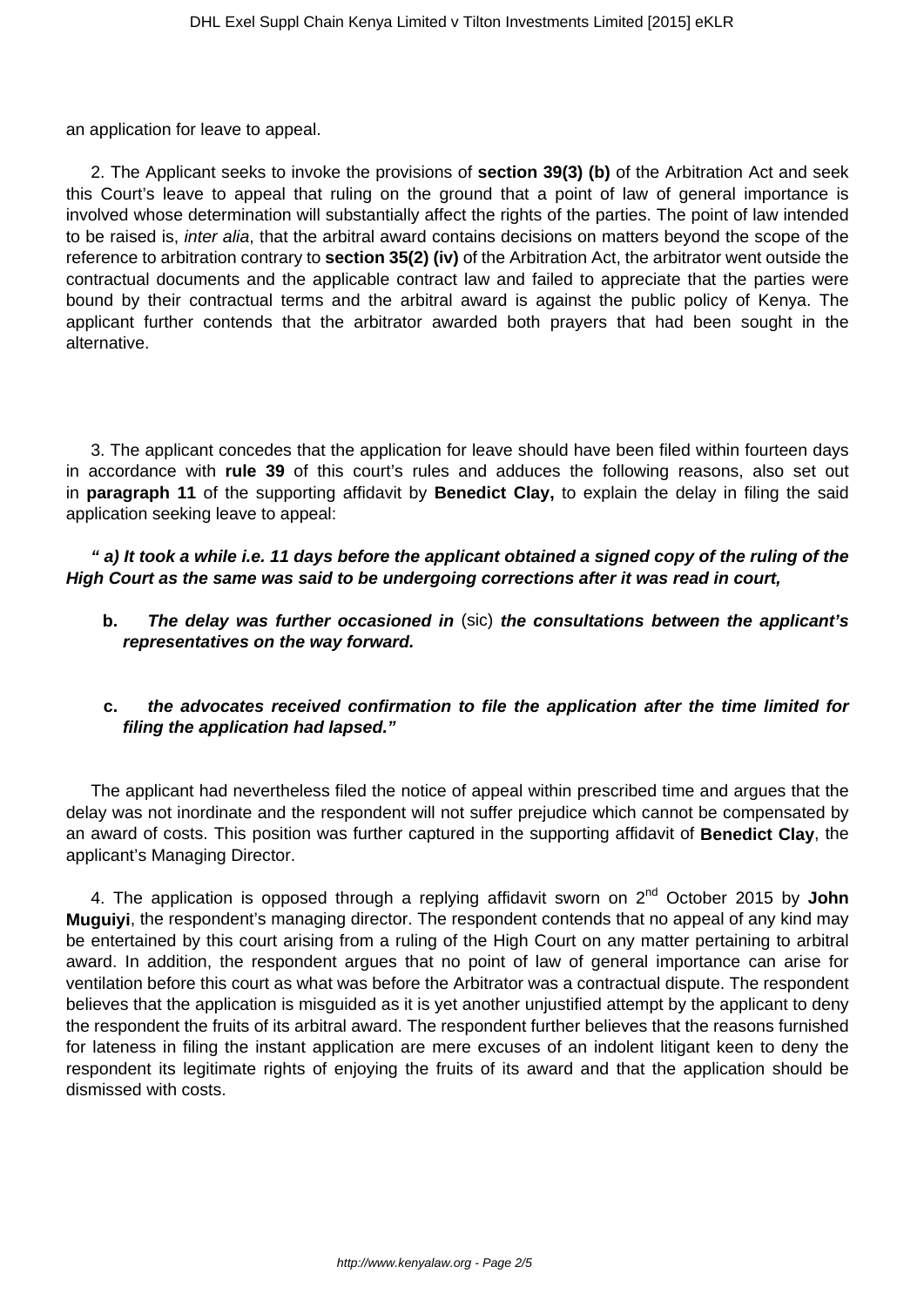5. The application was argued orally before me by **Mr. Mwaniki Gachoka** for the applicant while **Mr. Chacha Odera** appeared for the respondent. In his submissions, Mr. Gachoka learned counsel for the applicant argued that the applicant seeks the discretion of this court to extend time to file an appeal from the ruling of the trial judge. Counsel referred me to **rule 75(4)** of this Court's rules and indicated that a notice of appeal had been filed on time. In explaining the delay, counsel referred to paragraph 11 of the supporting affidavit by Mr. Benedict Clay which has been reproduced above. In response to the respondent's replying affidavit, Mr. Gachoka submitted that the main contention in the replying affidavit in the affidavits is a reply to the intended appeal. The applicant also filed a list of authorities which included the Court of Appeal cases of **Nyayo Tea Zones Development Corporation v Njuca Consolidated Company Limited Civil Appl. No. Nai 192 of 2014 (unreported) and Aviation Cargo Support Limited v St. Mark Freight Services Limited [2014] eKLR.**

6. The **Nyayo Tea Zones case (supra)** set out the jurisdiction of this court to interfere with an arbitral award under **section 39(3)** of the **Arbitration Act** in which was not satisfied that the intended appeal raised any point of general importance whose determination will substantially affect the rights of the applicant. Consequently, leave to appeal against the ruling of the High Court judge was refused. I have to point out that the court in the said case, unlike in this application before me, was faced with an actual application for leave to appeal invoking **section 39(3)** of the **Arbitration Act**. The present application however is yet to reach that stage as the seeking of leave is only dependent on the determination of this application.

**7. The Aviation Cargo Support case (supra)** on the other hand sought leave to extend time to file and serve its record of appeal where the learned judge held that the delay was in ordinate and had not been satisfactorily explained as to favour the judge's exercise of discretion in the applicant's favour.

8. Mr. Odera learned counsel for the respondent in opposing the application relied on the replying affidavit and the authorities filed on behalf of the respondent. Mr. Odera referred me to the recent five judge bench decision of this court in **Nyutu Agrovet Limited v Airtel Networks Limited [2015]eKLR** which settled the issue of appeals lying to the court of appeal on matters arising from arbitral awards and decided by the High Court. Counsel also referred me to this court's case of **Karisa Chengo, Jefferson Kalama Kengha &Kitsao Charo Ngati v Republic [2015]eKLR** which reiterated the issue of a court's jurisdiction flowing from the constitution, legislation or both. I however point out that this case is still subject to the appeal to the Supreme Court. All these cases referred to by counsel were delivered in March and May 2015 and were therefore in place as at the time the trial judge made her ruling on  $21<sup>st</sup>$  July 2015.

9. Learned counsel argued that the delay of forty eight days was inordinate and that there was no arguable matter in the intended appeal as the matter would end up before a three judge bench which would not overturn the five bench decision cited above. Counsel urged me to dismiss the application and save judicial time by thwarting the matter escalating to a full bench.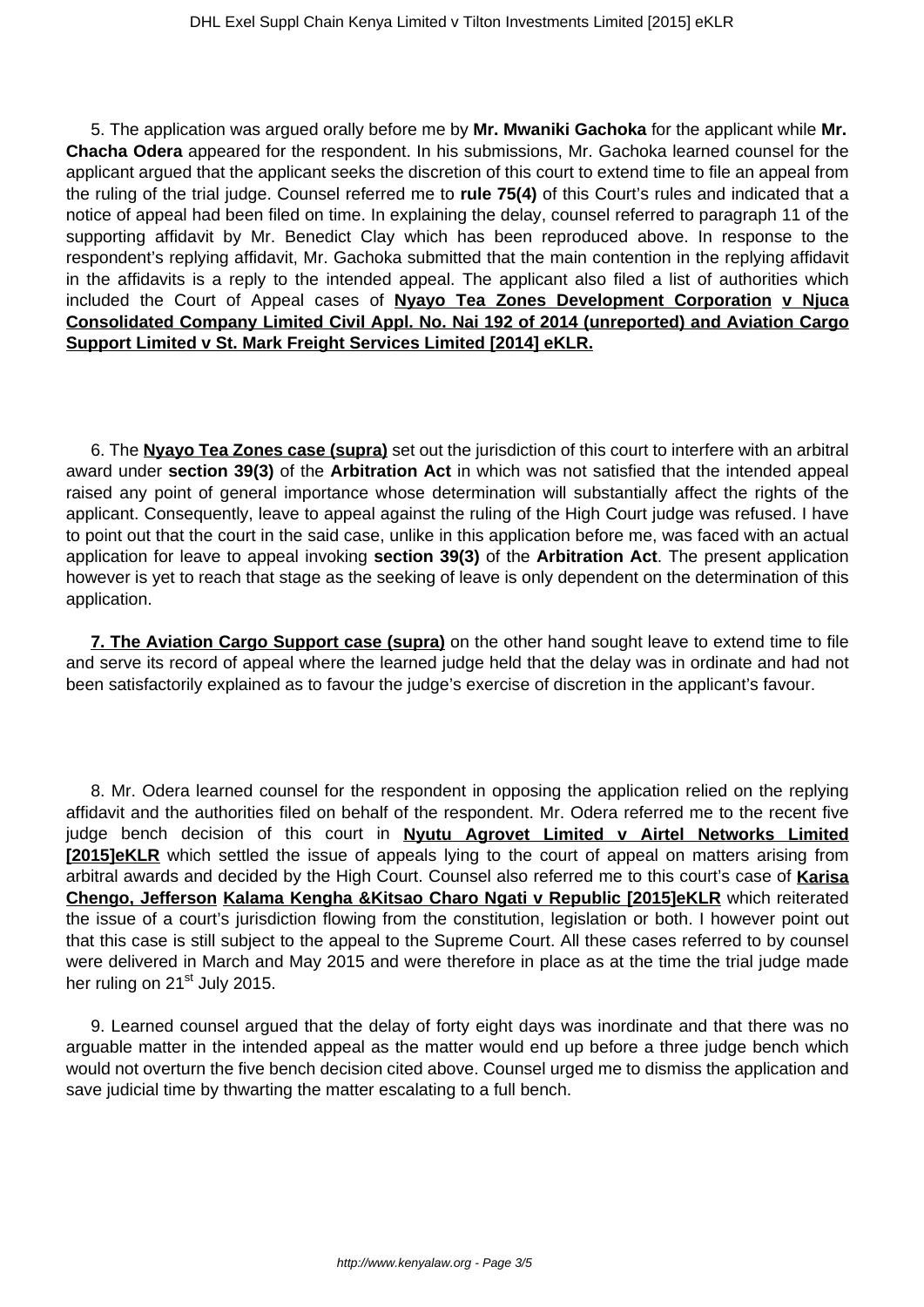10. In his brief reply, Mr. Gachoka learned counsel for the applicant reiterated that points of law arise and that in his interpretation of the **Nyutu Agrovet Limited case (supra),** the provisions of **section 39(3)** of the Arbitration Act were not reviewed by the court. In counsel's view, the fact that he could not agree with the respondent's counsel on the import of the case yet they were senior lawyers was a demonstration of the arguability of the application.

11. At the outset, I note that this is an application for extension of time under **rules 4 and 39** of this court's rules. Therefore and from the prayers sought in the application, the applicant is not seeking the leave to appeal or invoking **section 39 (3)**. From the arguments adduced it is apparent that the parties have gone to the extent of arguing the merits of the intended application for leave and even the intended appeal itself. As tempting as it may be, I must restrain myself from delving into the merits of the intended application for leave and the intended leave, and focus on the present application for extension of time.

12. I take note that the orders sought are discretionary in nature which discretion is to be exercised judiciously with the ultimate intention of rendering justice, each case depending on its own merit. It is not in dispute that any intended appeal invoking **section 39(3)(b)** of the Arbitration Act is to be preceded by grant of leave of court. Under **rule 39** of this court's rules, such application for leave should be made within fourteen days of such decision sought to be appealed from. The determination of the application herein is dependant on the length of delay, the explanation for the delay and whether the same is inordinate or it can be excused. These considerations are largely factual in my view as I shall lay them out.

13. The ruling by the High Court judge was made on 21<sup>st</sup> July, 2015. To evince its grievance against the ruling, the applicant filed its notice of appeal pursuant to **rule 75(4)** of this court's rules on 23rd July 2015, barely two days after the said ruling by the High Court. This notice of appeal was timeously served upon the respondent's advocates and there was no contestation of this fact by the respondent. Concurrent with the filing of the notice of appeal, the applicant through its former Advocates on record vide its letter dated 22<sup>nd</sup> July 2015 and received by the court on 23<sup>rd</sup> July 2015, requested for a certified copy of typed proceedings and ruling.

14. The respondent's explanation for the eleven days it took to obtain a signed copy of the ruling of the high court is satisfactory. The further delay is explained by the respondent as being the time it took for consultations among the applicant's advocates on record, the lead counsel and the applicant's representatives in view of the recent five bench decision of this court in the **Nyutu Agrovet Limited case (supra)** and the receipt of instructions to file this application after the time limited for filing the application had lapsed.

15. From this court's file, the application was filed on  $9<sup>th</sup>$  September 2015. This was approximately forty eight days after the date of the ruling as was pointed out by learned counsel for the respondent. Under rule 39 of this court's rules the applicant was required to file the application within fourteen days barring any delay from the court in obtaining the ruling. In essence therefore the application is out of time by thirty four days and since I am satisfied with the eleven day delay by the applicant caused in obtaining the signed ruling and would excuse the applicant for the additional eleven days delay. The totality of the above tabulation is that the applicant delayed by approximately twenty three days, which delay is